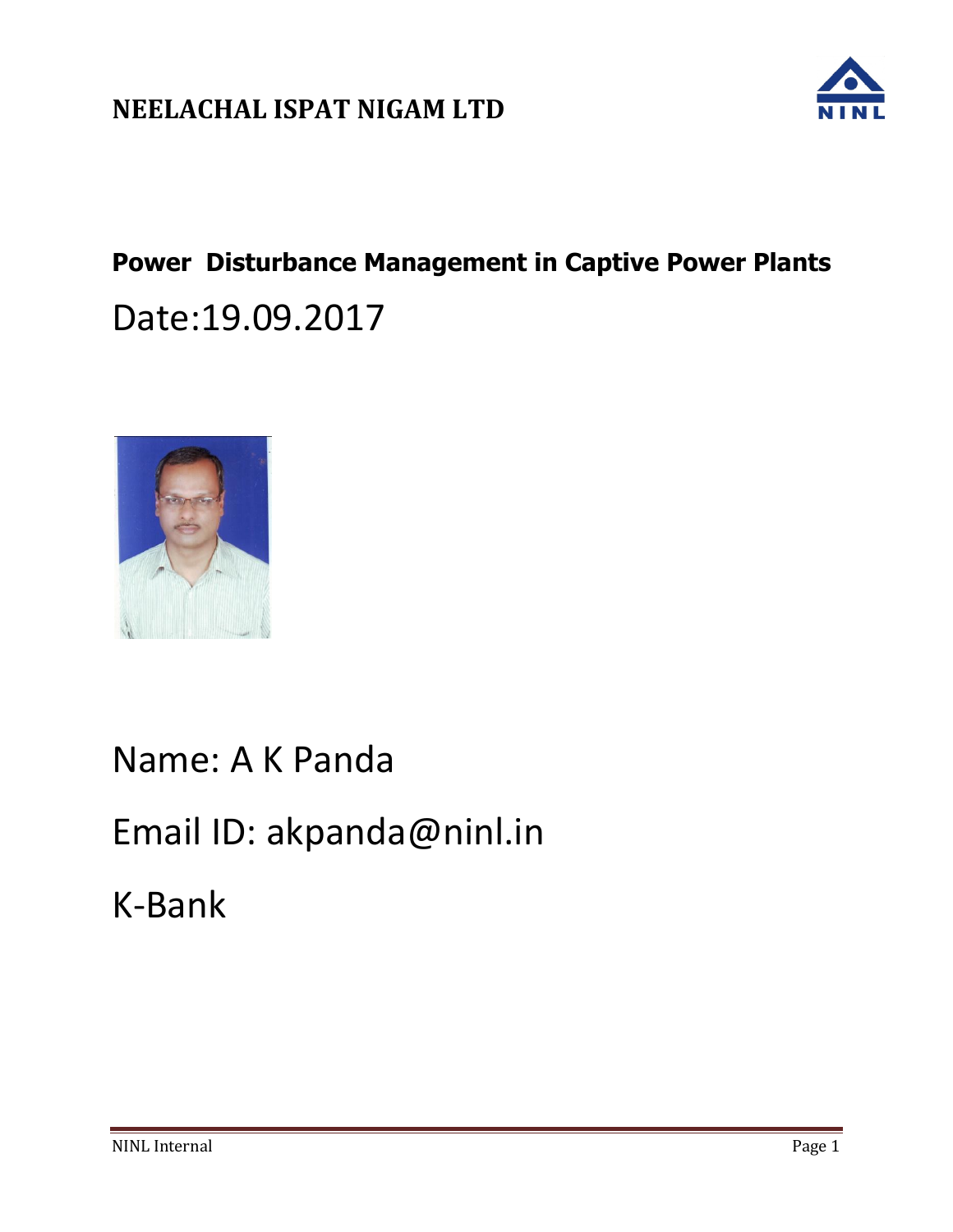

#### Confidentiality Statement

The information in the document mentioned is not confidential and have been taken references from various sources as specified.

#### Abstract

Captive power plants have the dual objectives of ensuring uninterrupted power supply to their process plant and also to stay connected with the grid to ensure export of surplus power from their generating sets or import power from grid in case of shortfall.

Power disturbance, whether internal or external to the CPP, is a serious threat in the path of fulfillment of these objectives of the CPP.

With increased industrialization number of consumers of bulk power has increased many folds with a simultaneous increase in power disturbance.

So managing power disturbances has become a real challenge for CPPs.

Employment of suitable protection relays to deal with different types of internal disturbances and a suitable islanding system to deal with external disturbances are the main points of discussion of the subject.

Protection relays used in two different plants may be identical but relay settings of two different plants will vary depending upon the total generation, load, grid condition and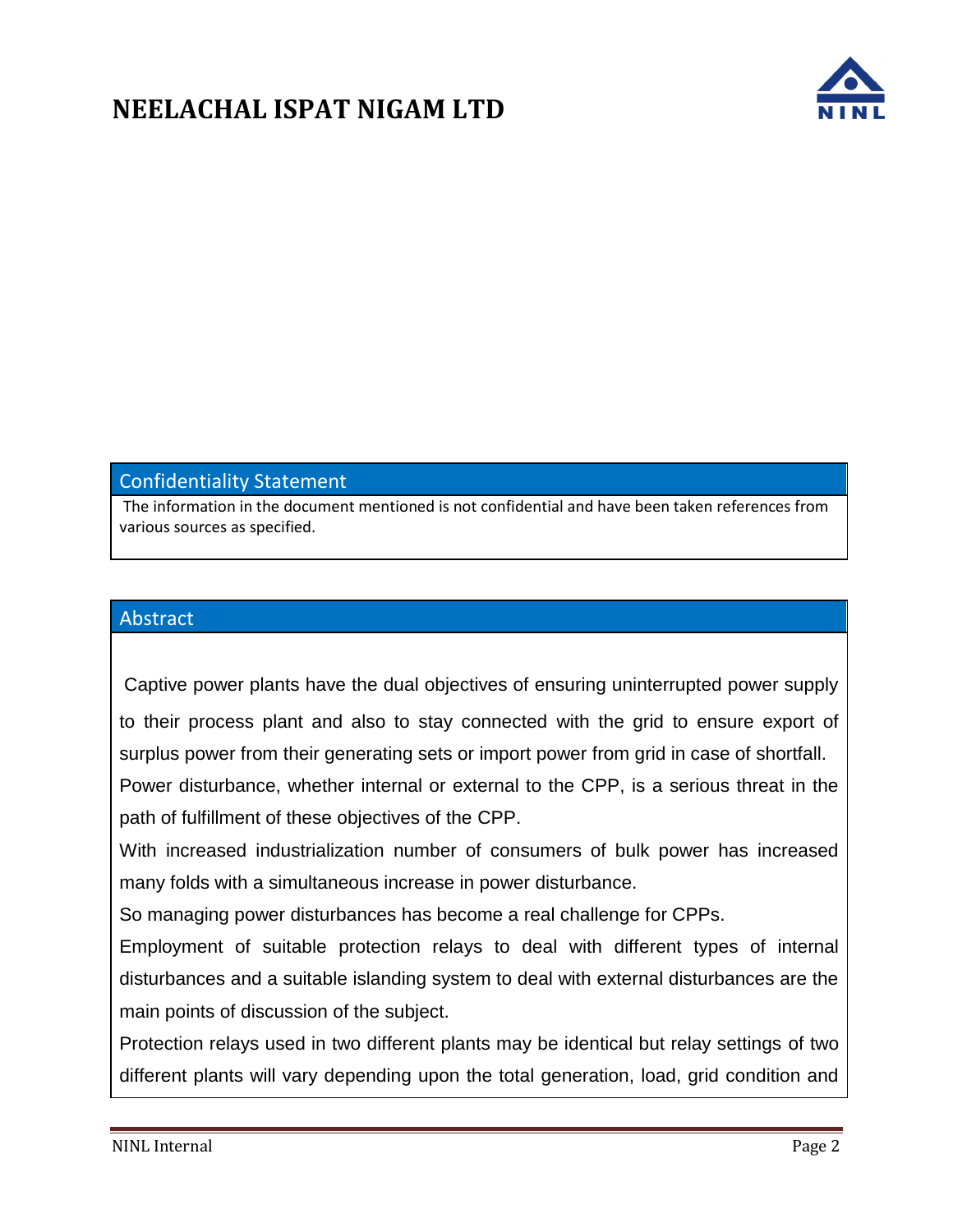

so many other factors.

The subject deals with the way of management of both internal and external disturbances by the CPPs with specific reference to the system adopted at NINL.

#### About the Author

A K Panda, DGM (PP). He is associated with NINL for the last 20 years.

#### Intended Readers

All steel plant employees

#### Description

Power System

A power system consists of the following sub systems

- 1. Power Generation system
- 2. Power Transmission system
- 3. Power Distribution system

The power system network can become unstable due to disturbance in any of the above subsystems.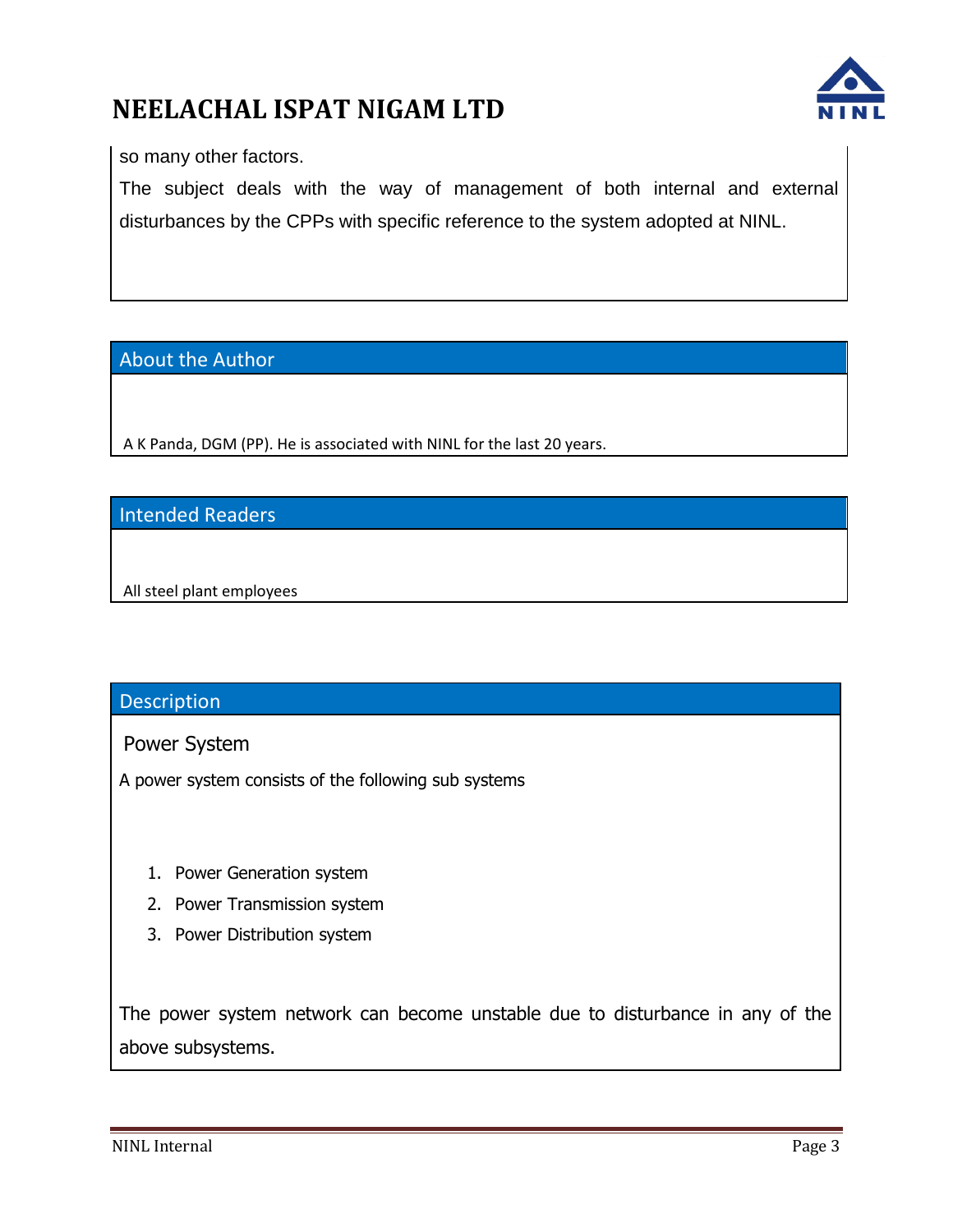

### Captive Power Plant

A captive power plant, as the name suggests, is where the power generated by the plant is consumed within that plant boundary only. But at present that definition has undergone slight modification. A power plant is called captive if major portion of the power generation is consumed within the plant boundary by internal consumers. So a captive power plant always coexists with a process plant. The process plant can be a steel plant, an aluminum plant, sugar plant, oil refinery etc. In all such cases power generation is not the prime job of these plants. Captive Power plant is just a service provider for the process plant.

#### **Grid**

The transmission network, which receives power from generating stations and supplies power to large utilities, is called grid. So grid is basically a HT distribution network.

#### **Requirement of grid connection for CPPs**

The basic purpose of any captive power plant is to supply reliable power to the process requirements. Captive power plants run in synchronized condition with grid supply for two purposes.

1. To give reliability to the power supply for the process by ensuring uninterrupted supply in the event of failure of the captive units or in the event of inadequacy of the captive generation to meet the process requirement.

2. To export the surplus power, if any, to grid to earn additional revenue. Sale of power has become equally important in view of the permanent demandsupply gap and increased realization from sale of power after reforms in electricity sector.

So captive power plants have the dual responsibility of ensuring stable power supply for their process plants and to earn revenue from sale of power. But the responsibility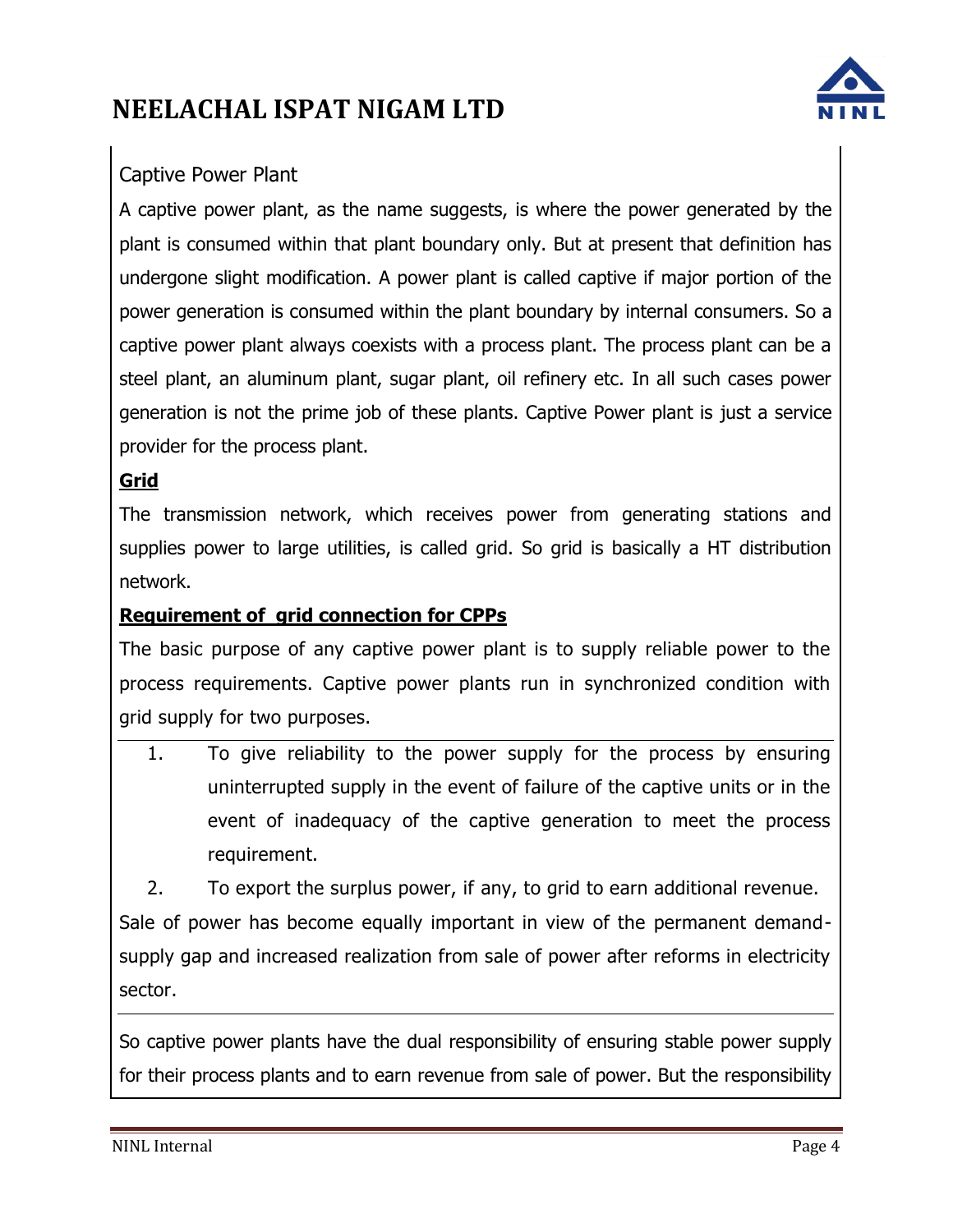

of feeding power to the process has a priority over power export.

### **Disturbance**

Disturbance in the power system is mainly variation in system voltage and frequency beyond permissible limit.

The captive power plants face disturbance in the power system both from external and internal sources.

### **Internal disturbance**

Internal disturbance is disturbance in the power supply network, which is inside the plant where the CPP is located.

### **Typical power network of a CPP**

Usually a CPP consists of more than one generating unit. The generating units generate power at 6.6 KV or 11 KV.

If generation and distribution inside the plant is at 6.6 KV, then voltage from the grid is stepped down to 6.6 KV and generating sets are synchronized at 6.6 KV level.

In case of bigger plants, distribution inside the plant is at 33 KV level. The power generated at 11 KV is stepped up to 33 KV by generator transformers. Power received from grid is stepped down to 33 KV. In this case synchronization is done at 33 KV level.

In side the plant there is extensive power distribution network supplying power to various shops. Depending upon the type of process, the number of shops in side the plant will increase.

The different possible reasons of power disturbance can be due to

- 1. fault in the generating system
- 2. fault in the distribution system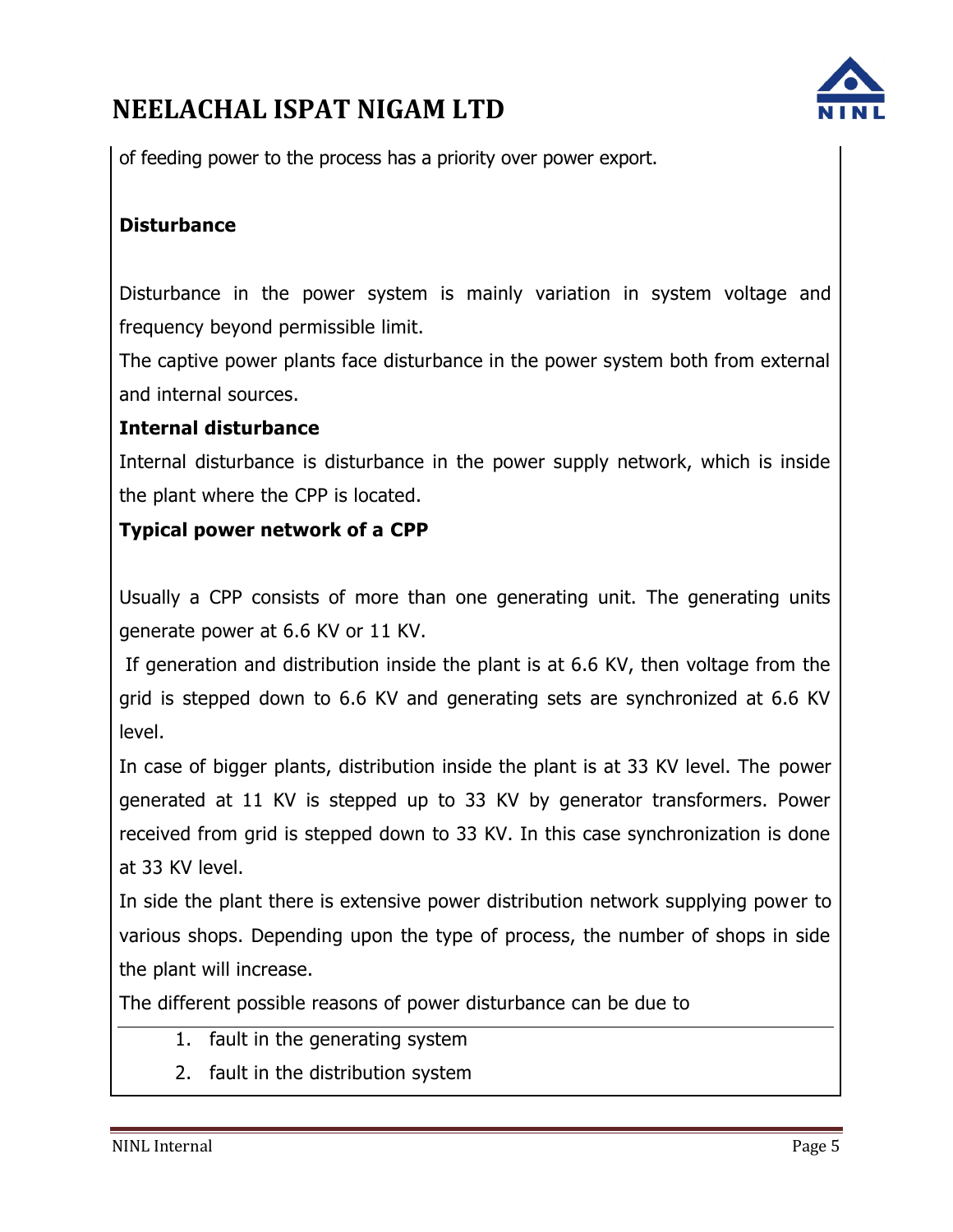3. fault in the end use equipment

#### **Faults in the generating system**

Faults of the generating system can be divided in to 3 categories.: faults in the generator, faults in the generator transformer and faults in the turbine.

Faults in the generator are

- a. Stator over current
- b. Voltage restrained over current
- c. Stator earth faults( 95 % and 100 %)
- d. Stator Differential current
- e. Over load
- f. Over voltage
- g. Unbalanced loading/negative sequence
- h. Over fluxing
- i. Rotor earth faults
- j. Loss of excitation
- k. Loss of synchronism or out of step
- l. Failure of prime mover

Faults of the generating transformer are

- a. Over current
- b. Earth fault
- c. High oil / winding temperature
- d. Transformer differential current
- e. Other transformer faults like buchholtz, PRV

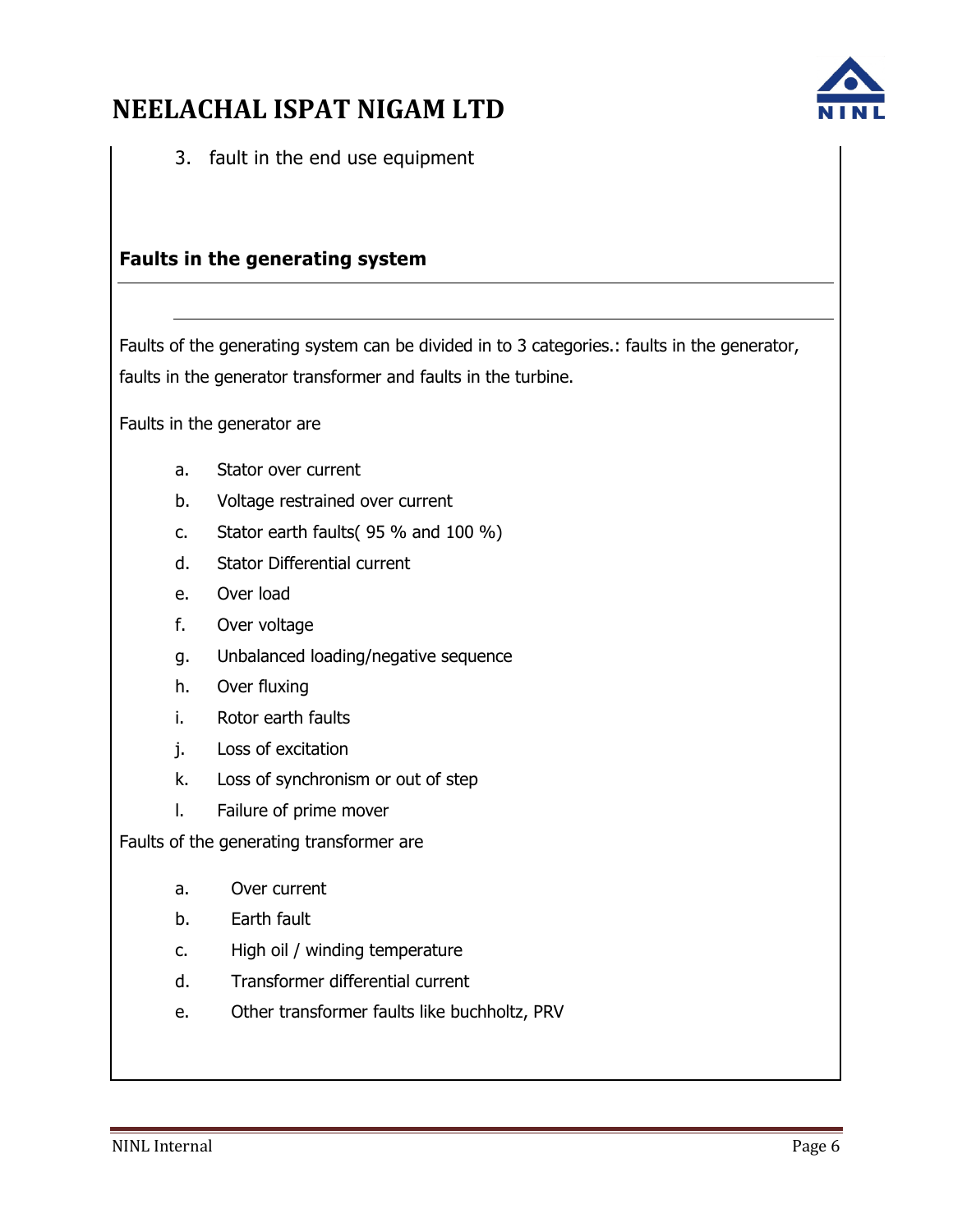

Faults of the turbine are

- a. Lubrication oil failure
- b. Over speed
- c. High vibration
- d. Low vacuum
- m. Difference in expansion between rotating and stationary parts
- e. High bearing temperature
- f. High axial displacement

Tripping of the turbine due to any of the above reason will lead to tripping of the generator on failure of prime mover protection of generator.

All the faults of the generator are classified in to 3 types of faults: class A, B & C.

Class – A faults are electrical faults, which will require tripping of both generator and turbine.

Class - B faults are faults of the turbine and the generator will trip as a result of turbine trip.

Class - C faults are electrical faults for which only the generator breaker will be opened but turbine will be kept running.

When the generator is running in synchronism with grid, out of the above faults only over current and earth fault type of faults have a potential to create immediate disturbance in the power system. All other faults are going to affect that particular generator only.

Since the CPP is connected with grid, additional power requirement because of tripping of a running generator will be supplemented by grid. So the power system will not experience any disturbance in voltage or frequency. However tripping of the generator will affect the export/import scenario of the plant ability of the CPP to run in isolation.

Management of disturbance in the generating system is a two fold approach

- a. proactive measures to prevent generating system failure
- b. Fast removal of faulty generating system from the network to minimize disturbance.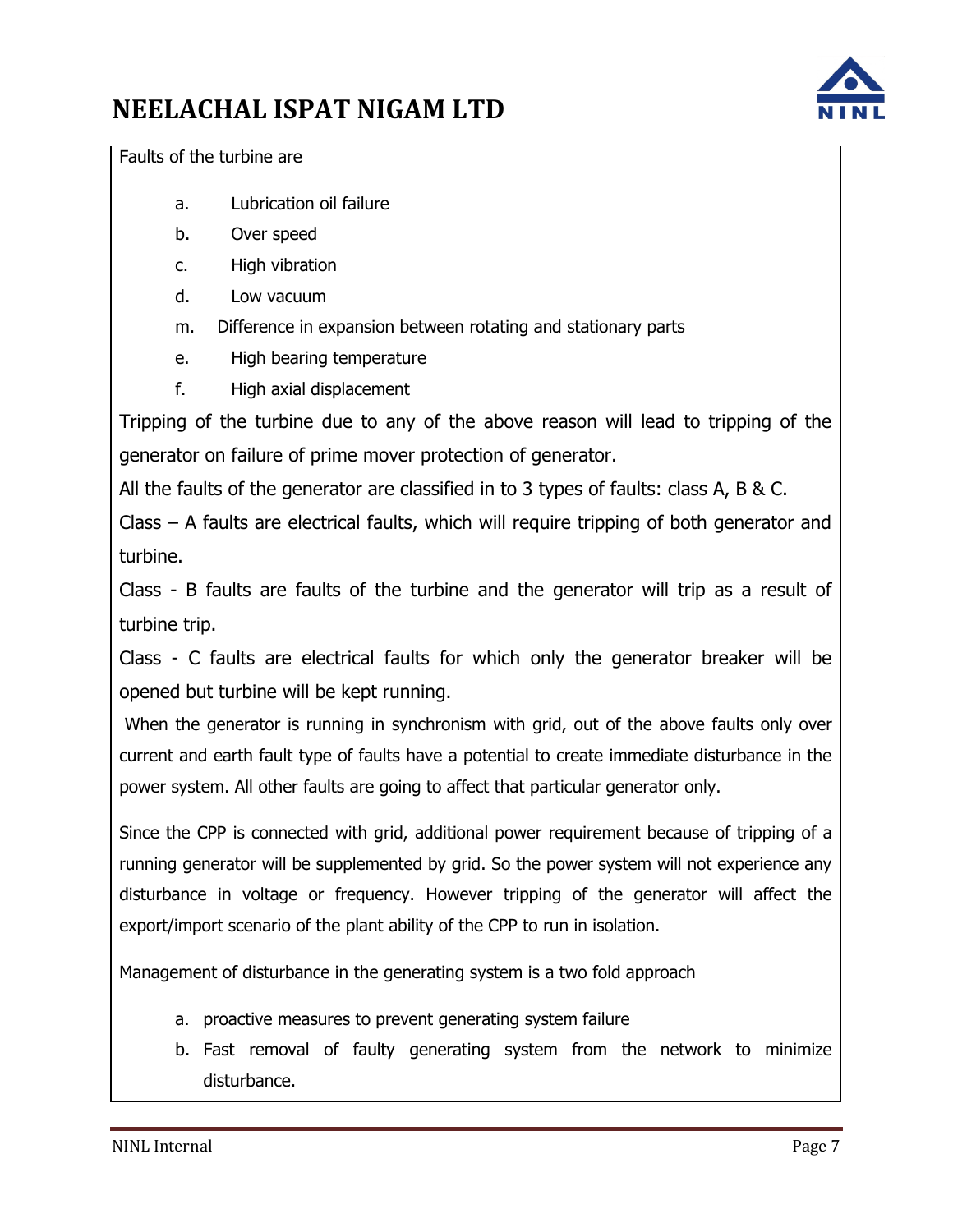

The generator and turbine are monitored by online systems for temperature, vibration, axial displacement, lubrication etc. The loading of the turbine is regulated to avoid too fast loading and unloading to avoid thermal stress on turbine.

Fast acting numerical relays are provided to trip the generating unit in case of any of these faults being sensed by the system. Generator protection consists of composite generator protection relay, composite transformer protection relay, separate protection relays for stator earth fault and rotor earth fault relay

#### **Faults in the distribution system**

Faults in the distribution system can be faults in the supply feeders or faults in the distribution transformers. They will be mainly of over current and earth fault type and other faults of the transformer. To minimize disturbance to the power system fast acting over current, earth fault and transformer protection relays are provided to clear such type of faults.

#### **Fault in the end use equipment**

End use equipment in the industry is mainly motors to drive various type of equipment like pumps, fans etc. The different possible faults of a motor are

- a. Over load
- b. Long starting time
- c. Locked rotor
- d. Short circuit
- e. Earth fault
- f. High winding temperature
- g. Negative sequence current
- h. Under voltage
- i. High vibration
- j. Out-of-step ( for synchronous motors)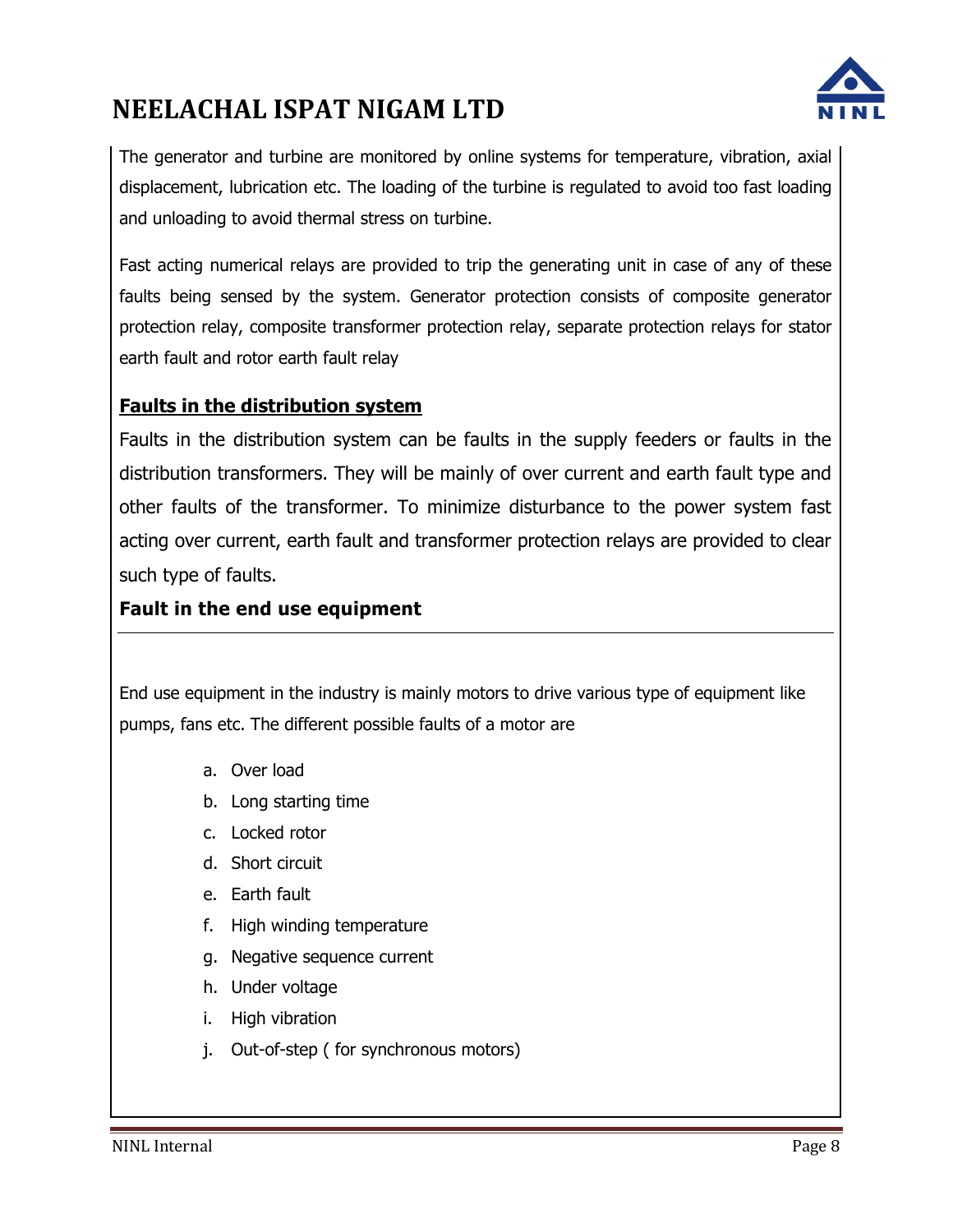

Fast acting composite numerical motor protection relays are provided to detect each of the faults at an early stage and isolate the faulty equipment from the system to protect the power system from serious damage. It is to be noted that a motor protection relay is not always to protect the motor, it is more required to isolate a faulty motor in order to protect the power system form possible disturbance.

#### **Time grading of relays**

Faults of over current and earth fault in nature create a disturbance in the power supply network. This disturbance is felt all over the network.

Protection relays provided for different equipment are programmed in such a manner to isolate a faulty system in the quickest possible time with minimum possible power interruption for process equipments. Fast fault clearance and selective tripping is achieved by proper current and time gradation of the protection relays.

#### **External disturbance**

External disturbance is experienced because of a disturbance in the HT transmission and distribution system i.e the grid.

Disturbance in the grid supply originates from the following reasons

- 1. Earth fault/phase fault in the system- it will create dip in system voltage
- 2. Sudden outage of a generating unit- it will result in dip in frequency
- 3. Sudden outage of a large load- it will result in increase in system frequency.
- 4. Power failure in the grid(momentary or longer duration)

A grid is said to be disturbed when :

- a) there is an under voltage (U/V)
- b) there is over voltage (O/V)
- c) there is a rapid fall or rise in voltage( $+$  dv/dt or  $-dv/dt$ )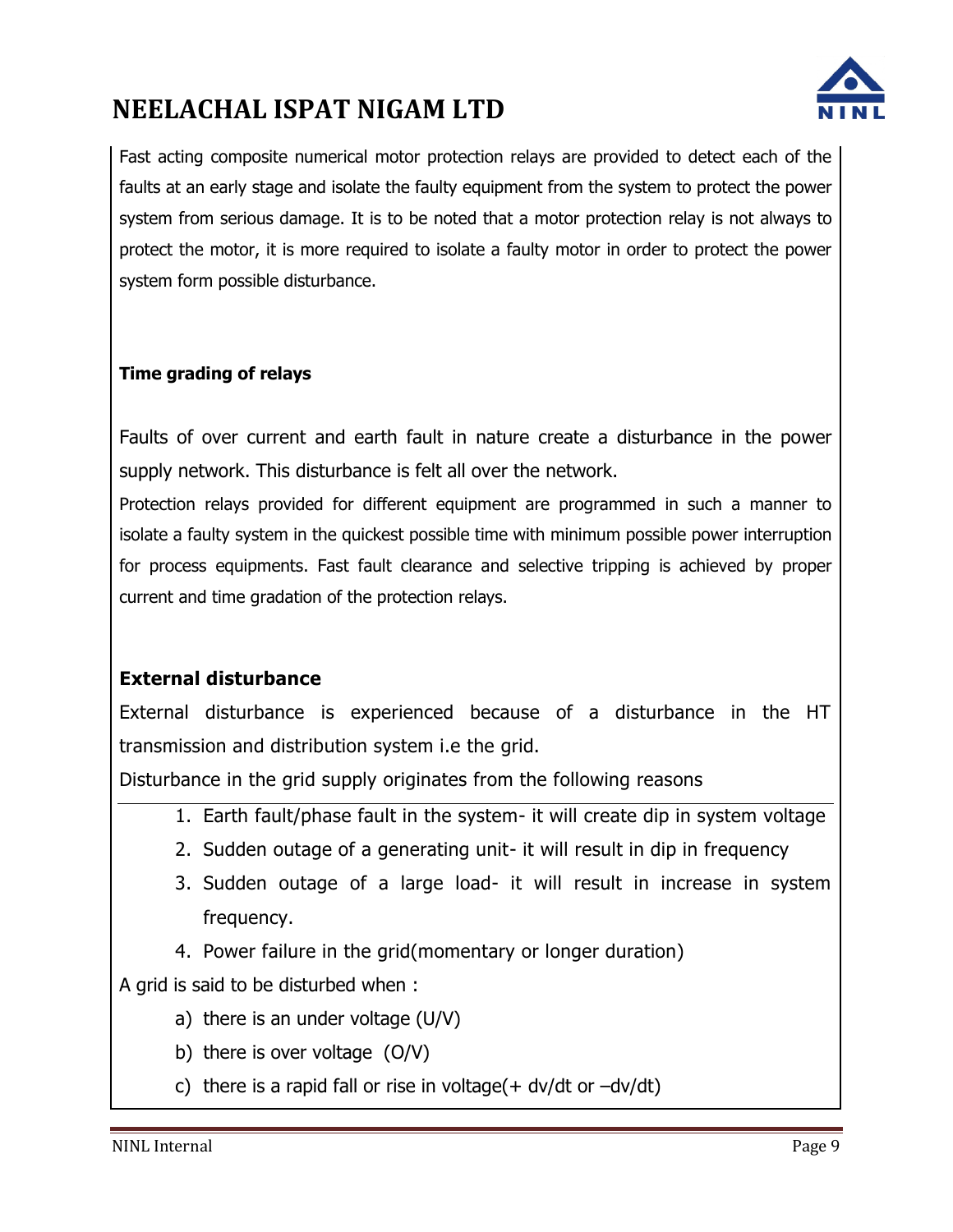

- d) there is under frequency (U/F)
- e) there is over frequency (O/F)
- f) there is a rapid fall or rise in frequency  $( +df/dt)$  or  $-df/dt$ )
- g) there is a power failure in the grid

Grid also deploys protection relays for fast fault clearance with selective tripping of supply networks. However the captive power plants, which have a greater responsibility to protect their process plants from power disturbance, cannot wait till such time for the grid to clear the disturbance. If the disturbance persists for a longer period or increases in intensity it will cause serious damage to process equipment and to process.

To save their process and process equipment from likely damage due to power disturbance from grid side, captive power plants resorts to islanding.

### **Islanding**

Islanding is the process of disconnection of the captive power plant from the grid and running in isolation.

### **Need of Islanding**

As the grid is connected to a number of generating stations and consumption centers at the same time, because of continuous variations in generating condition and consumption pattern, it always fluctuates with respect to voltage and frequency. Equipments of all the plants are subjected to this variation in voltage and frequency. Disturbed condition of the grid create additional stress on equipments and can destabilize the electrical system.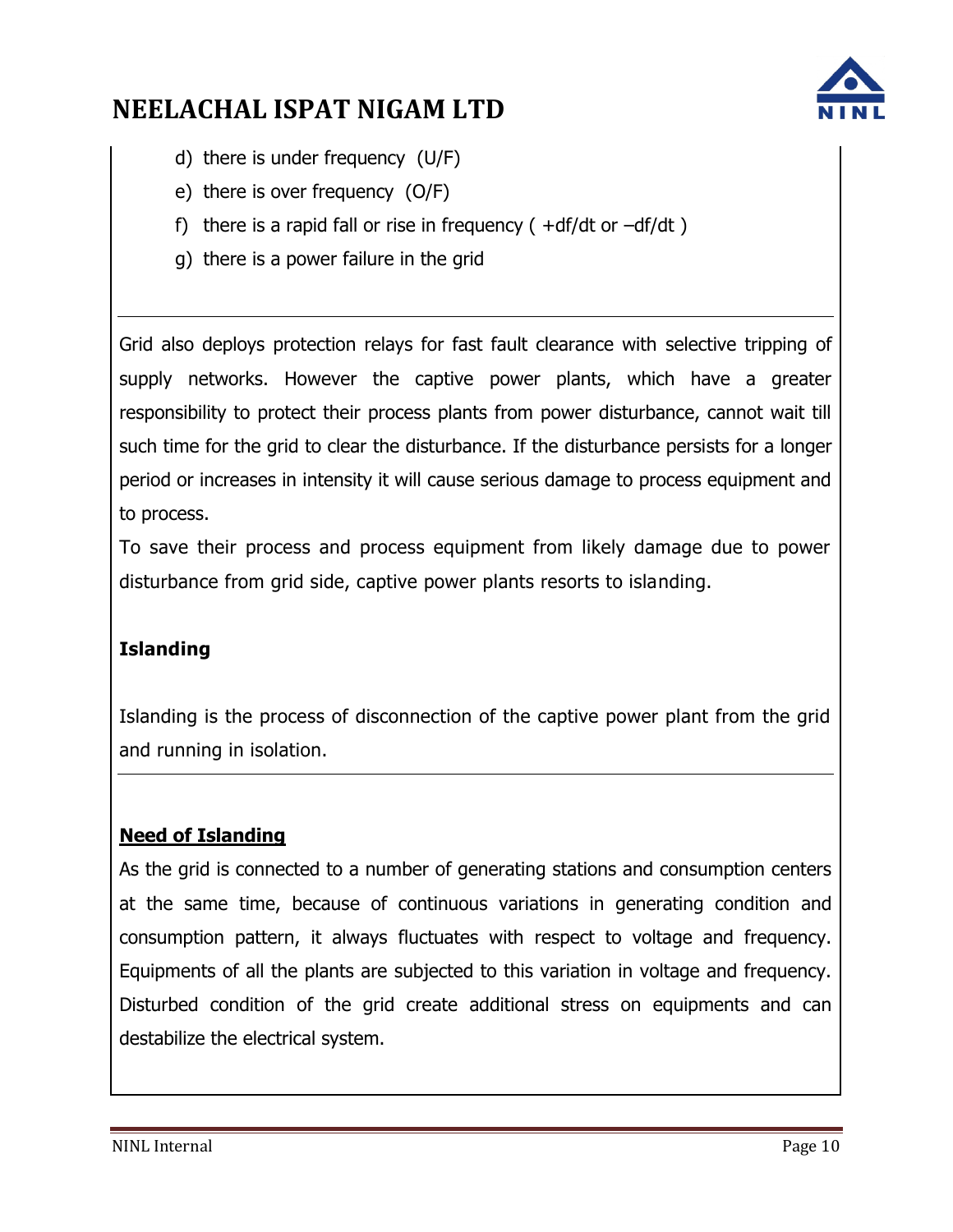

Islanding is required for power system stability. Islanding is required by both the grid and CPP owner. Islanding helps both the Grid as well as the CPP owner in maintaining power system stability.

### **Benefits to Grid**

The Grid normally does not want an additional independent power source in their grid network, when the grid is disturbed. Since the power source is not in their control, it will complicate grid's methods of dealing with the disturbed grid. While the grid is in the process of solving the grid disturbance, they do not like to have another power source which they do not control and which may add to the disturbance. Once the non grid power source is disconnected from the grid, it becomes easier for them to locate the source of disturbance and rectify the same. The main idea is that grid eliminates the possibility of the CPP feeding the disturbance. Hence the availability of the Grid islanding scheme in the CPP owner's premises is a precondition for allowing the CPP to be connected to grid.

### **Benefits to CPP owner:**

It is strongly advisable to disconnect the captive power plant from the grid, when the grid is disturbed. The main reason is that the generating sets may get spoilt due to grid disturbances resulting in heavy repair costs and shut downs. Since grid is the infinite source, the voltage and frequency of CPP is dictated by grid. Adverse voltage and frequency condition of the grid will affect the process equipment and hence process of the CPP.

It is also required that in the event of grid failure, the CPP must be disconnected from the grid. This is to prevent collapse of the CPP as it will try to feed power to the entire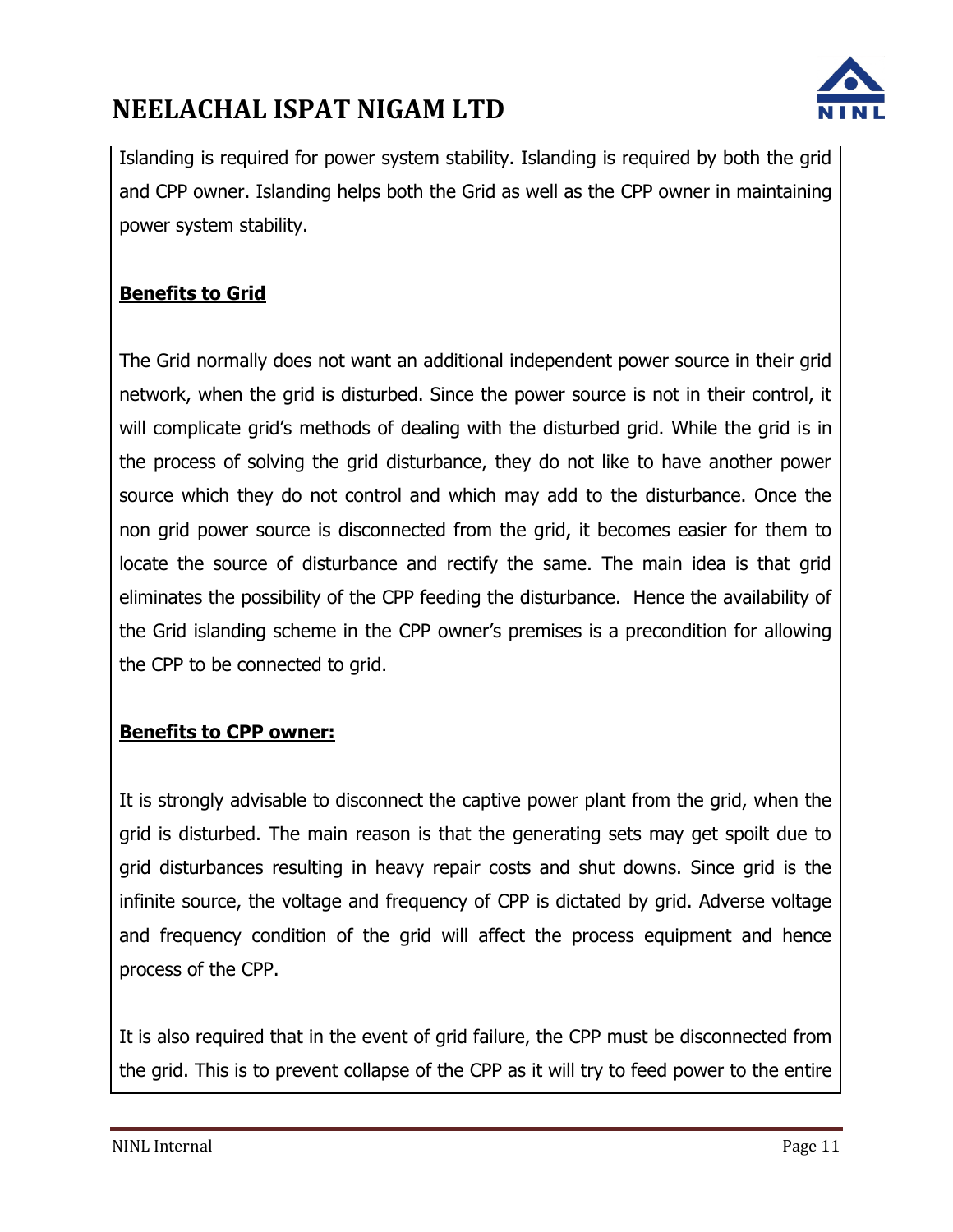

grid. Also when power comes back in to the grid, it will not be in synchronism with the CPP power. If not disconnected it will cause very serious damage to the power system equipments of the CPP. Hence the CPP is required to put an islanding scheme when the CPP has to operate in parallel with the grid.

### **Grid Islanding Scheme**

Grid Islanding scheme is a set of protective relays, connected at the incomer bus – these relays will sense a disturbance in the grid and give a trip command to the incomer breaker whenever the grid disturbance exceeds a set limit. By opening the incomer breaker, the plant is isolated from the grid. The plant as well as the generating sets are disconnected from the disturbed grid by the grid islanding scheme.

Islanding Criteria

The following are different criteria for islanding.

#### **Under voltage and over voltage (U<, U>)**

Islanding due to grid under voltage and over voltage is required to minimize the risk to equipments of the CPP. Loaded motors, for instance, need a higher current when the mains voltage is reduced and this can result in thermal overload or even stalling The grid voltage is monitored for both under voltage and over voltage conditions at the point of islanding. When voltage changes beyond the set limit islanding of the CPP is effected. Islanding because of under voltage and over voltage is always effected with a time delay to avoid unwanted islanding. For example, start of a motor can also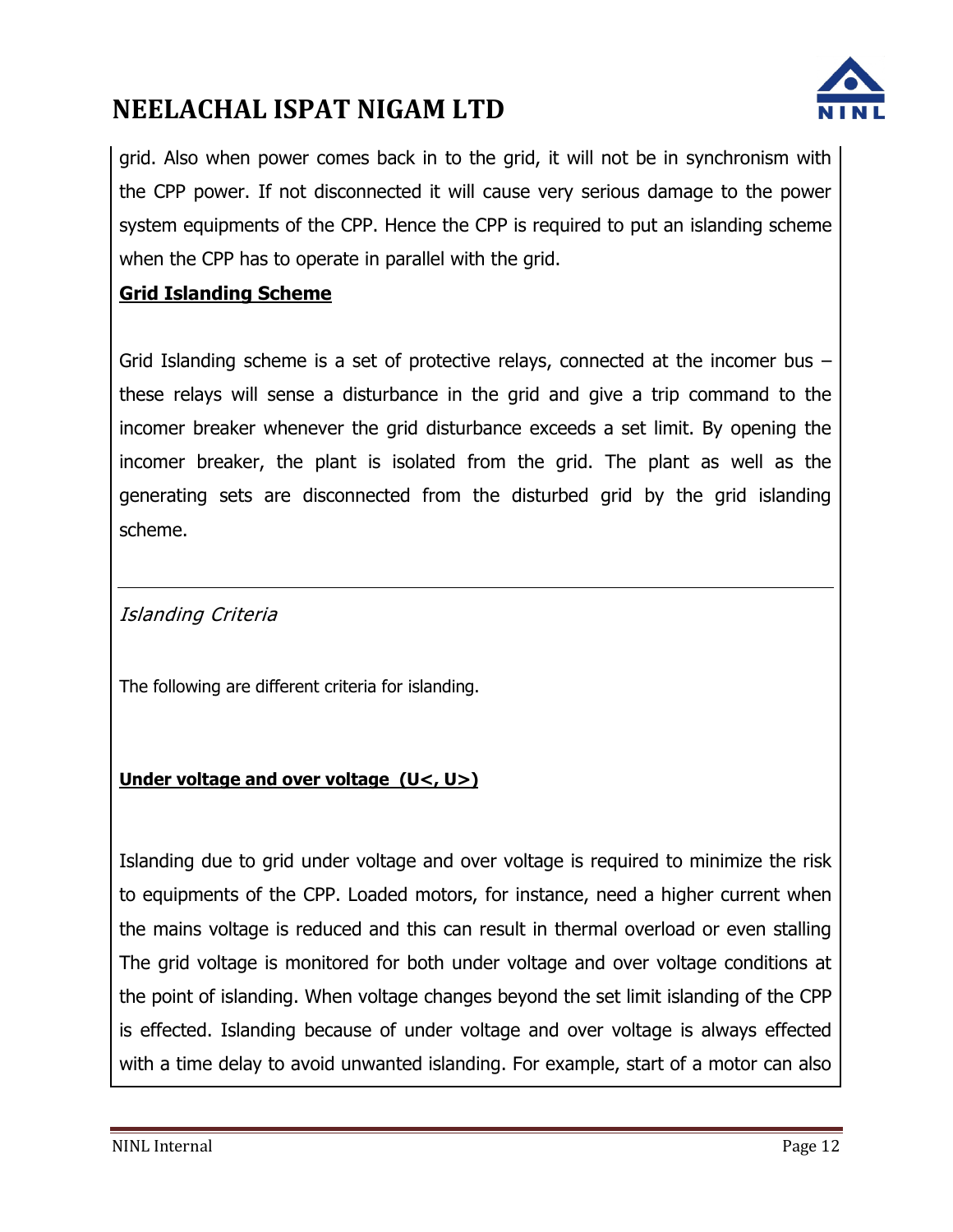

cause a short term voltage drop which has to be permissible. A suitable time delay will help in filtering out nuisance islanding.

### **Rate of change of voltage**

Apart from under voltage and over voltage, the rate of change of voltage is also monitored for effecting an islanding. Unlike the criteria of under voltage and over voltage where the process equipment are subjected to certain amount of adverse voltage conditions, monitoring the rate of change of voltage for islanding helps in avoiding the adverse voltage condition being experienced by the process equipment.

#### **Voltage unbalance**

A voltage unbalance relay monitors the symmetry of voltage vectors in three-phase systems. Resolving of a vector system into symmetrical components

- · Positive phase-sequence system U1
- · Negative-phase sequence system U2
- · Zero-phase sequence system U0
- is a method commonly used.

When a short circuit occurs in one phase or two phases, the voltage vectors of the faulty phases deviate from their normal values. This effect is reflected in rise of the amplitude of the negative phase sequence system and in voltage drop of the positive phase-sequence system. The amplitude of the zero-phase sequence system is a quantity for displacement of the voltage vector star point from its normal position. This is used as a criteria for islanding.

#### **Power flow**

With this protection method the direction of the electrical energy flow at the islanding point is monitored. But this criteria for islanding is employed when the CPP always imports power . This criteria can not be employed if the CPP is exporting power to the grid.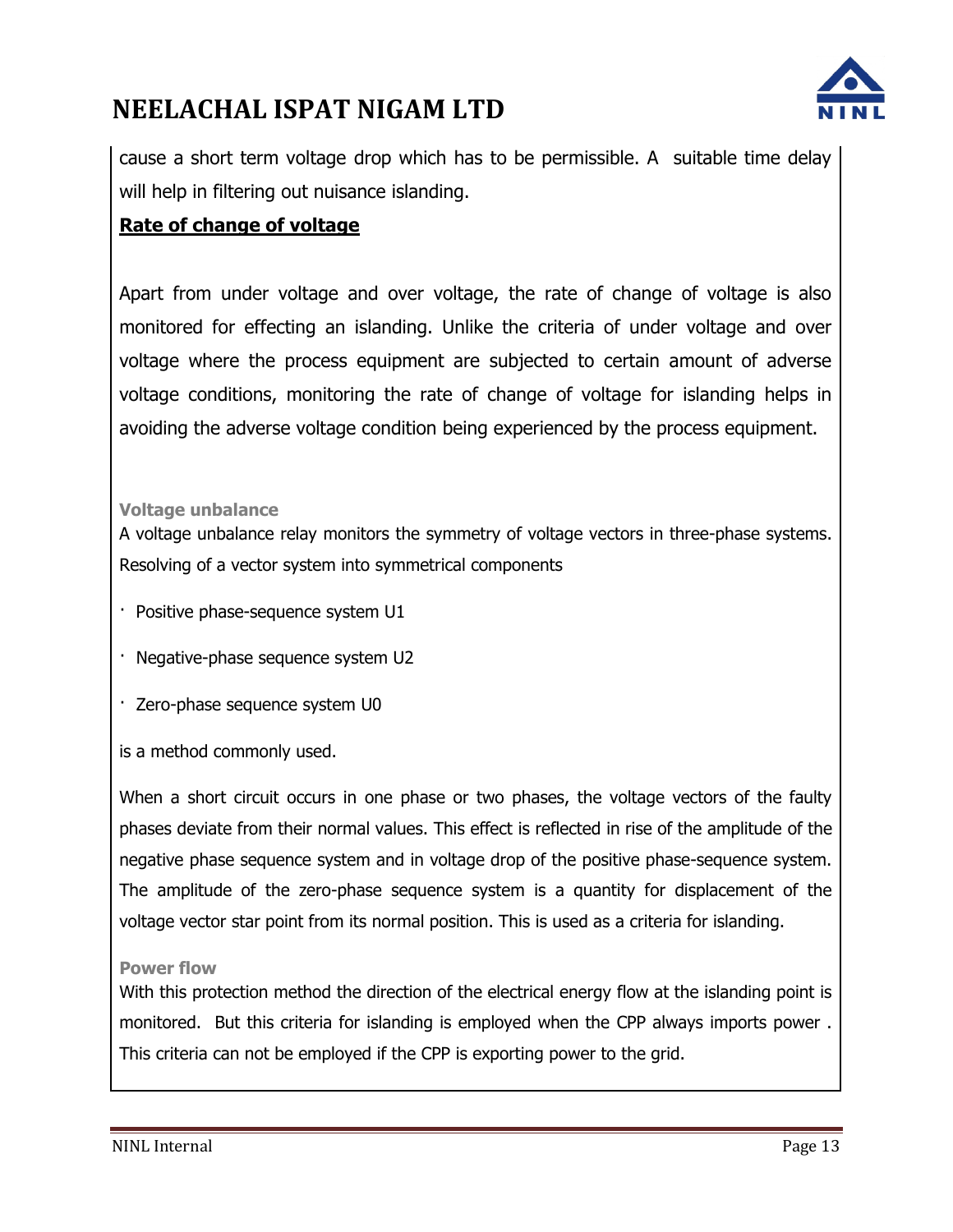

If the CPP is in export mode, a low forward power relay is used to detect the grid failure. However since CPP is also likely to import power during shortfall in generation, low forward power cannot be a foolproof method of detecting a grid failure to effect an islanding.

So for plants with constant energy export or with changing energy flow direction power monitoring relays are used in combination with other relays.

### **Over frequency/under frequency (f> , f<)**

The frequency of the grid network will increase if the total power of generating stations connected to the grid is more than the load connected to the grid and vice versa.The grid is considered to be the infinite bus. The CPP which has a very small power generation as compared to the grid can not change the frequency of the grid.Since the CPP runs in synchronism with the grid, the frequency of the power generation of the CPP units will follow that of the grid.

So when frequency of the network changes beyond certain set limit, it indicates that there is mismatch between demand and supply of power. Failure of the mains supply can also lead to such a situation. Since this is a potential disturbed condition of the grid, this under frequency/over frequency criteria is used to effect an islanding of the CPP.

The criteria of under frequency and over frequency are always used with a time delay to avoid nuisance tripping.

### **Rate of change of frequency (df / dt )**

Since frequency of the grid varies almost continuously between set limits, effecting islanding on the basis of under frequency/over frequency may lead to either delayed islanding or too frequent islanding both of which are not intended by the CPP. So rate of change of frequency is effectively used to effect reliable islanding. Rate of change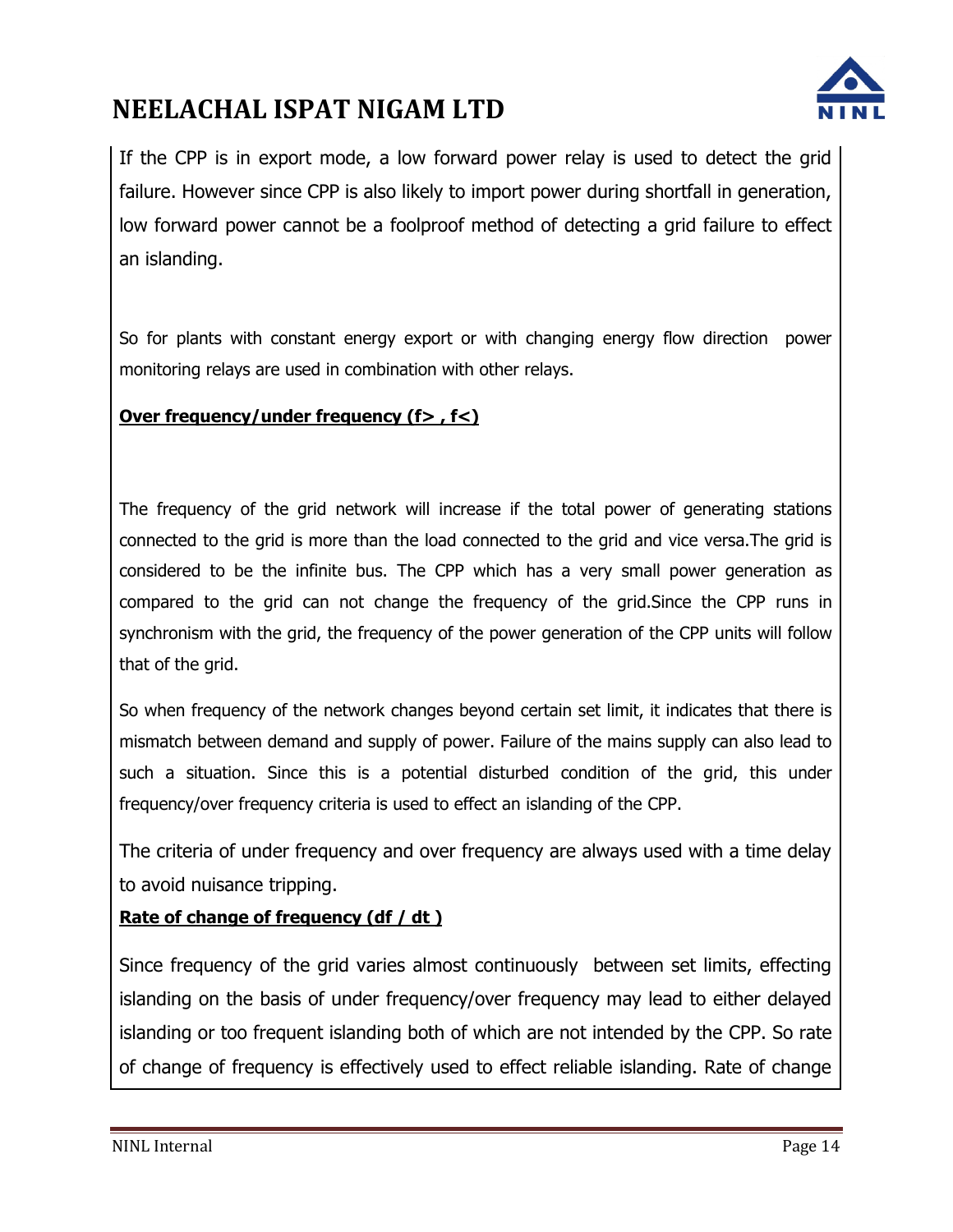

of frequency(df/dt) is always used with actual frequency (f) to get the desired result.

#### **Vector surge**

Synchronous generators are generally operated in parallel with the grid utility. This ensures greater reliability and enables the generator to export power to the grid. In this condition, there is a chance, of a momentary interruption of the grid supply which may result for a few milliseconds. Such temporary interruptions can be caused due to mal-operation of the circuit breakers on the grid transformer side.

For a synchronous generator, running in parallel with the grid utility, such a temporary interruption and restoration of the supply can be dangerous. As the restoration of the supply can be asynchronous i.e. the generator and the grid are now not in a synchronised condition. This can lead to the consequences of wrong synchronization such as damage to the generator or the prime mover.

During the period of grid failure, the rotor displacement angle which is the angle between the vector of the mains voltage V and synchronous electro-motive force, changes.

The vector surge relay functions by monitoring the rate of change of the rotor displacement angle of the generator. During parallel operation there is an angular difference between the terminal phase voltage (V) and the internal synchronous voltage of the generator (E). This is due to the fact that the generator rotor is magnetically coupled to the generator stator and is forced to rotate at the grid frequency. The angle between the vector of the mains voltage V and synchronous electro-motive force is known as the rotor displacement angle.

This angle is constantly varying and is dependent on the torque produced by the generator rotor. In the case of the grid failure, there is sudden change in the rotor displacement angle.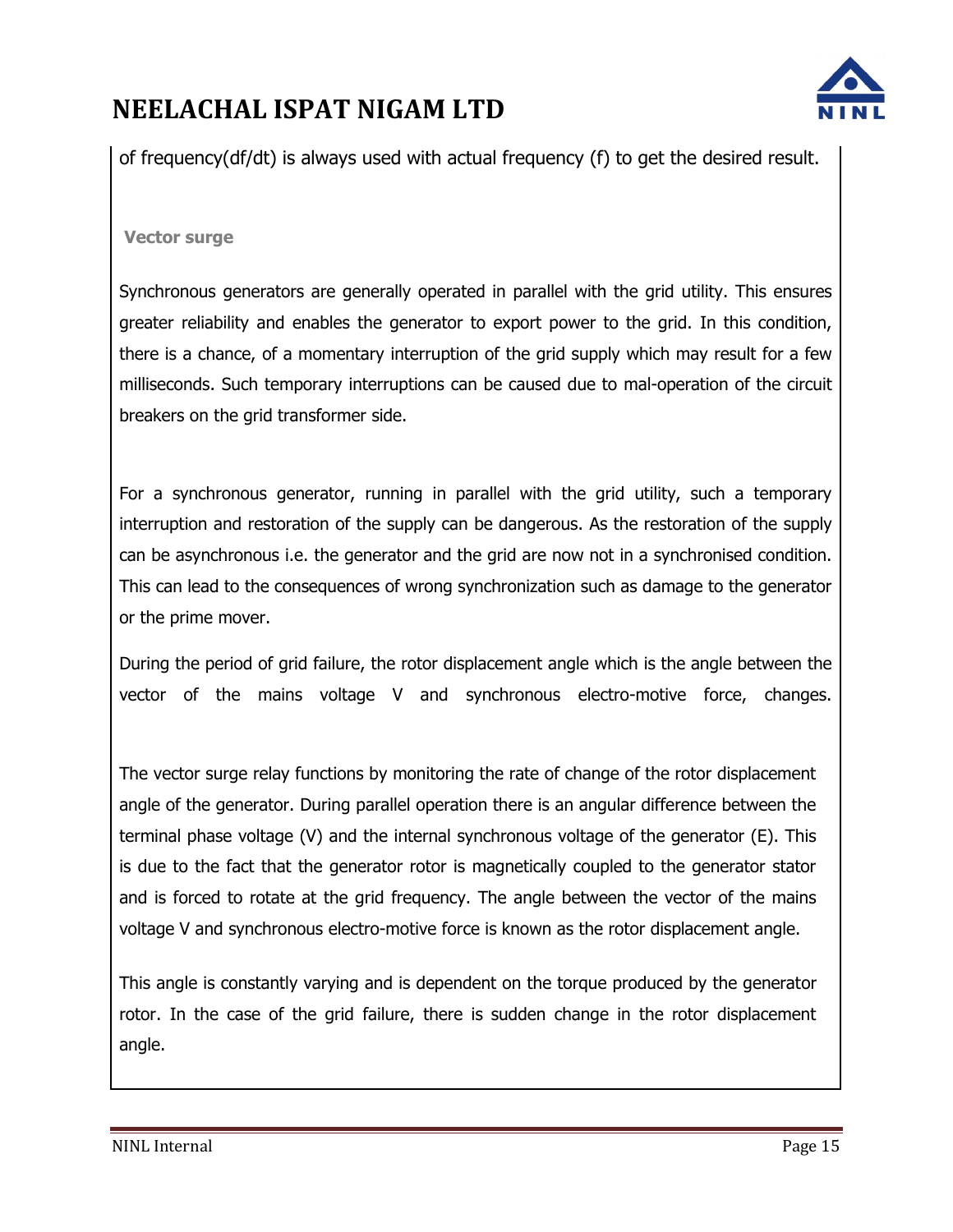

This causes a surge in the generator voltage shown in the figure. The relay works by monitoring the time taken between the zero-crossings in the waveform. Under normal operation the time interval between two consecutive zero-crossings is almost constant.



During the grid failure, the vector surge which occurs causes a delay in the zerocrossing. This delay is detected by a highly sensitive timer inside the relay and the relay operates. The relays are usually set to operate for a change in the rotor displacement angle of 0 to 20 degrees.

#### **Combined criteria**

In order to clearly distinguish between the different kind of failures in a network, it is useful to logically combine several of the before mentioned criteria. Combined criteria improve the reliability of the islanding.

#### **Over current and under voltage (I>& U<)**

A combination consisting of over current and under voltage always signals a short circuit or excessive load at the output supervised. In many power export applications an over current relay with inverse current-time characteristic is being used. The characteristic the current relay is based on is defined by the under voltage relay. If, for instance, the mains voltage drops below 60 % UN at a coincidental I> pick up, a close short circuit is assumed and the relay operated with a faster trip characteristic. In cases where the voltage does not drop below the set value, the short circuit is regarded as having occurred further away and a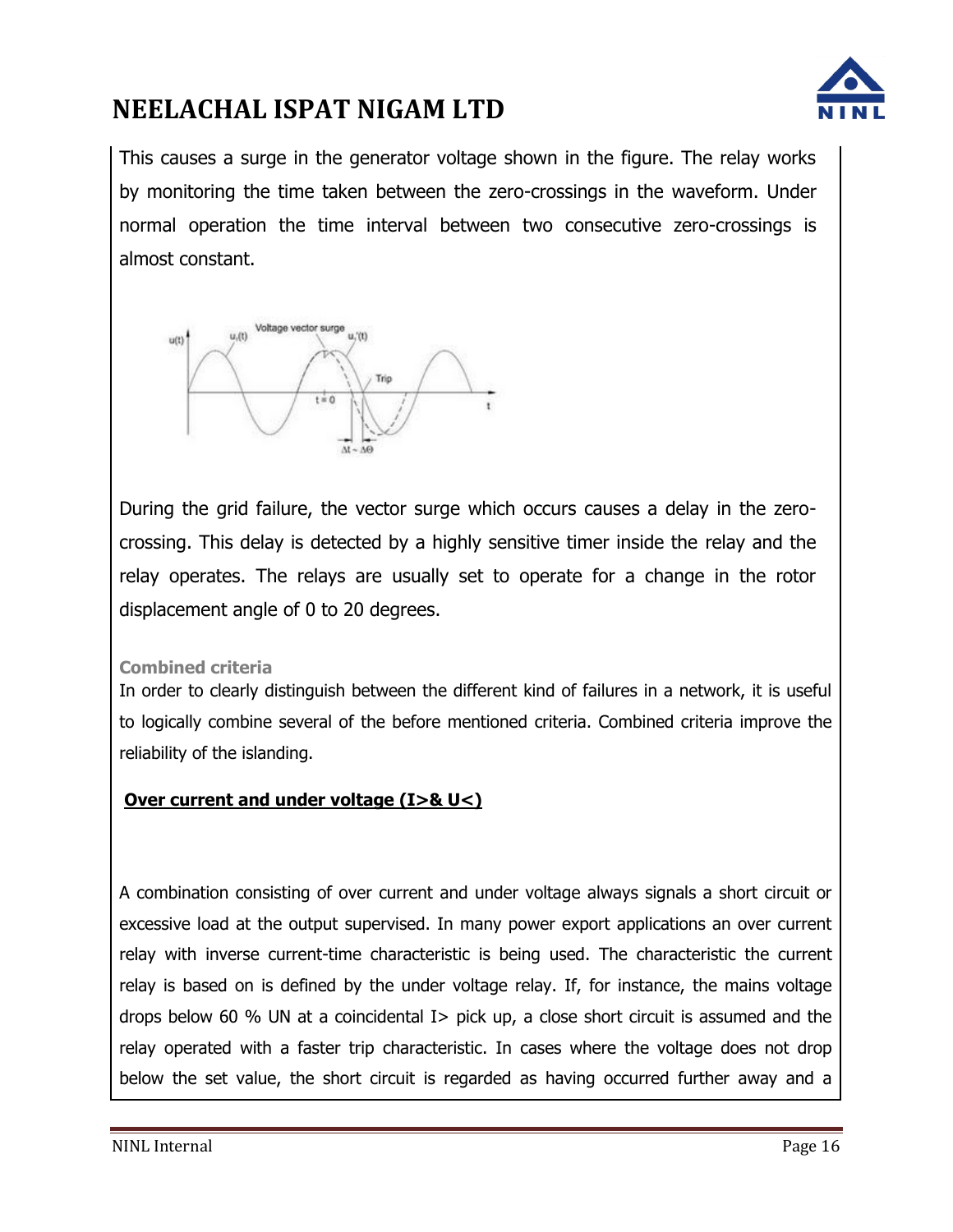

slower characteristic is used for over current trip. Selective shutdown can then be realized by a relay closer to the actual fault. As it is the case with all current-time characteristics, this method is very suitable to disconnect many parallel operating generators selectively from the mains, preventing the entire network to be without voltage at once. This method cannot be used for quick islanding at automatic reclosing because it is too slow due to the trip delay of the current protection. The delay time of the over current detection should not be set too short because there would be a risk of tripping during switching operations and transients in the mains.

### **Directional overcurrent (I> & U<)**

By a pure reverse power supervision the operating modes possible are restricted (e.g.only supply into the public grid) because the current is only allowed to flow in one direction. If this restriction is not acceptable for a certain application, islanding can be realized by the combination of current direction and under voltage. To achieve this, the tripping contacts of both relays are connected in series (interlinked to AND). During healthy operation the current at the mains coupling point is permitted to flow in both directions. The directional current relay is set to the effect to trip in direction of grid if short circuit type currents arise. The under voltage relay trips if the mains voltage drops under a set threshold. If short circuits occur in the grid, both relays respond at the same time and the coupling switch is opened. If short circuits occur in the own system, the current relay does not trip. The necessary disconnections in the own system are selectively carried out by other protection elements. This method makes prompt islanding of the CPP possible. Energy is permitted to flow in both directions. This method is not suitable for islanding during mains failures with an insignificant drop of the voltage.

 $\lceil$ 

### **Requirement of the islanding scheme**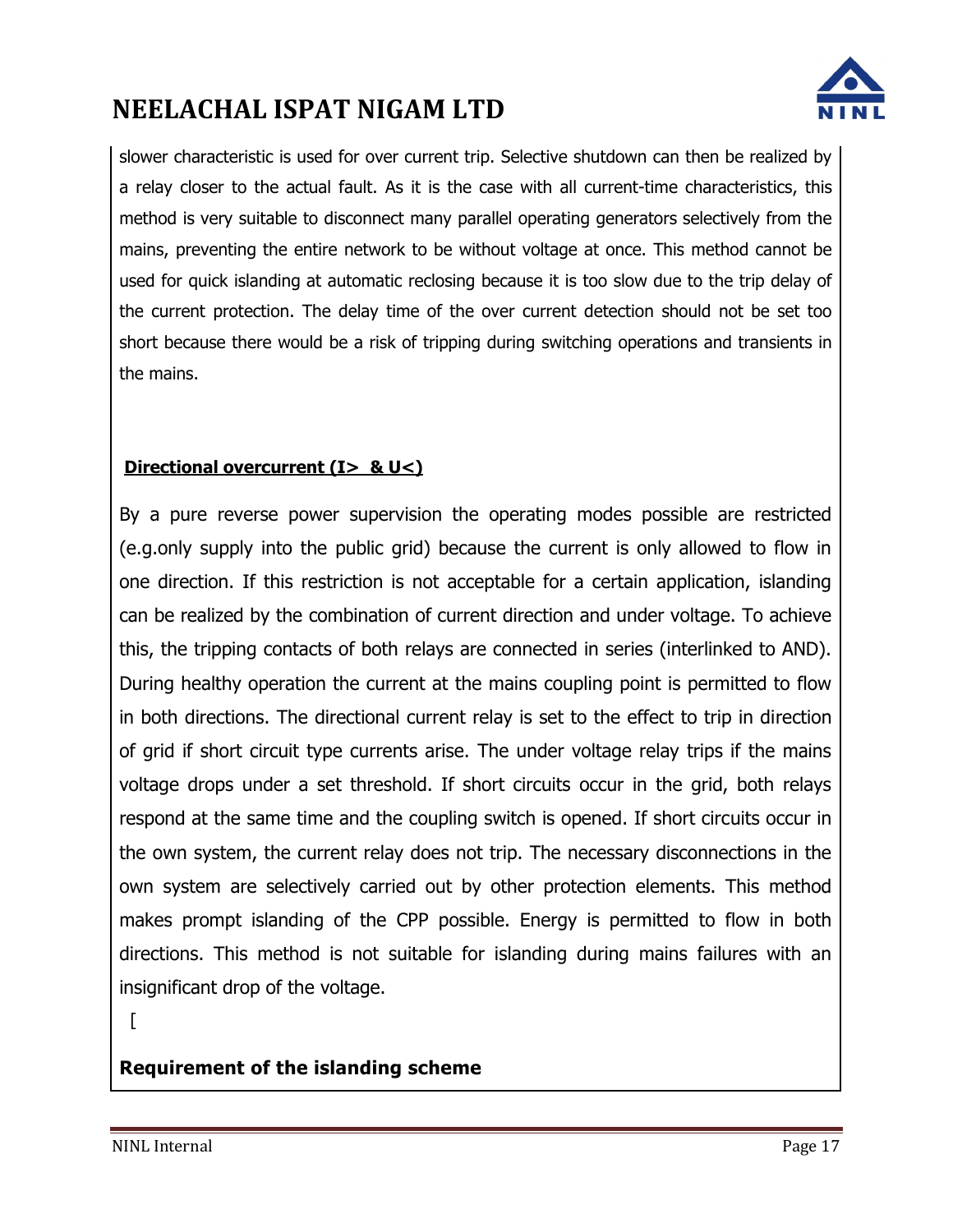

From the different criteria described above, a reliable islanding scheme should have all of the following features for islanding

Adjustable multistage under frequency with adjustable time delay

Adjustable multistage over frequency with adjustable time delay

Adjustable rate of change of frequency (df/dt) along with under and over frequency

Adjustable under voltage with adjustable time delay

Adjustable over voltage with adjustable time delay

Adjustable rate of change of voltage ( dv/dt) along with under and over voltage

Voltage vector shift or vector surge principle

Directional over current and earth fault for faults outside Power Plant zone

### **Relays to detect Grid disturbances**

Previously used electromechanical relays for over voltage and under voltage, earth fault etc have given way to more reliable and user friendly numerical relays. Unlike electromechanical relays the over voltage and under voltage condition of the grid are sensed by single UV/OV relay.

A separate numerical relay is used for sensing rate of change of voltage(dv/dt).

The parameters like frequency, df/dt are monitored by numerical relays .

Numerical relays, with capability to perform mathematical algorithms and to offer very high accuracy & resolution (settings in terms of 0.01 Hz) are normally used to detect df/dt.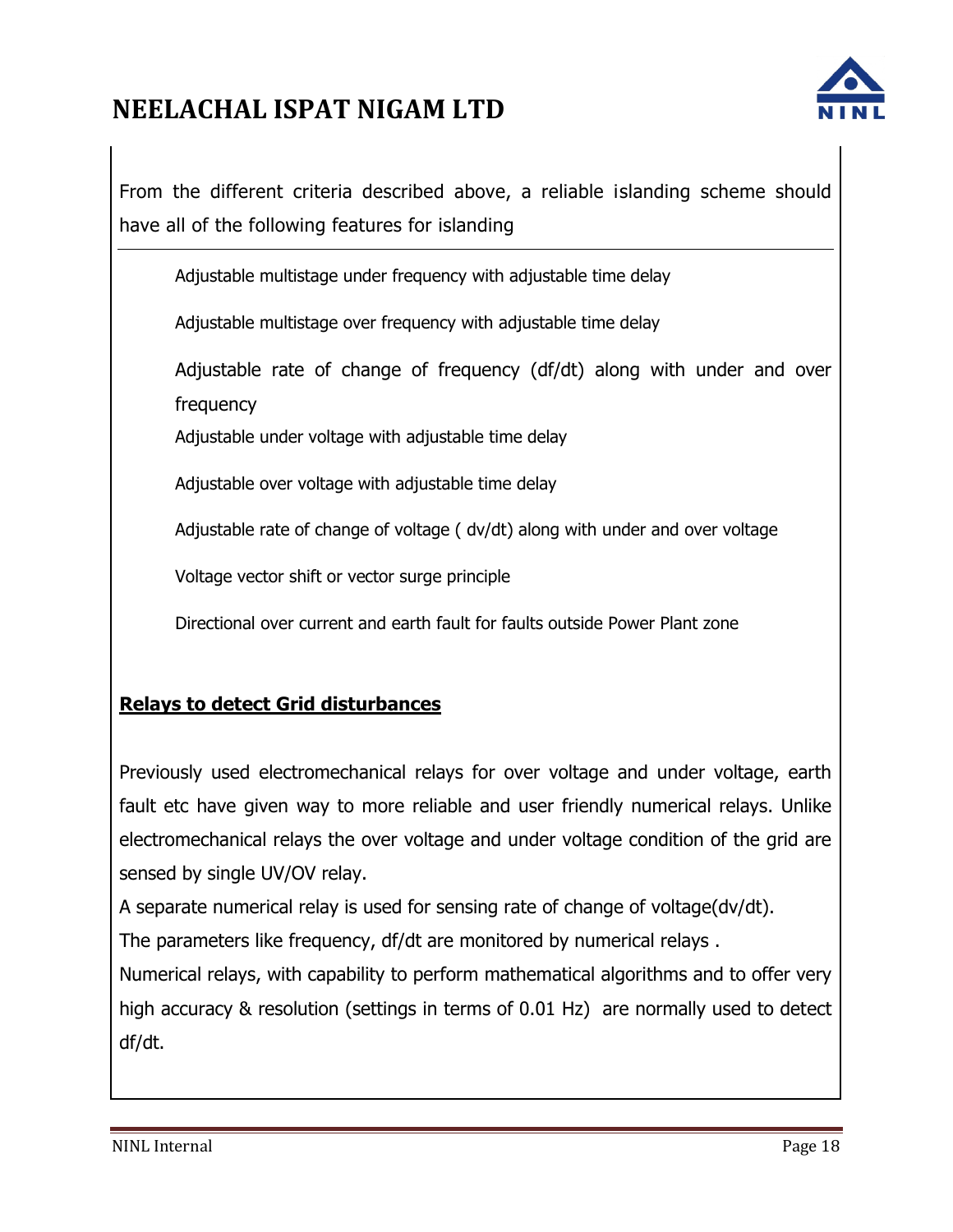

A vector surge relay is useful to detect grid failure condition and also it gives fast response to grid disturbance. This is an extremely fast acting relay with an operating time of less than 300ms from relay operation to breaker opening.

Grid faults are detected by directional Over current + Directional E/F relays.

Typical relay settings for the islanding scheme

### **O/V & U/V**

 $O/V - 110%$ , 1sec.

U/V – 85%, 0.5sec.

### **Over frequency/Under Frequency**

U/F – 47.6Hz, 5sec. & 47.5Hz, 0.5sec

O/F – 52.5Hz, 1sec.

### **Vector Surge Relays**

Vector Surge  $(\Delta\theta)$ – 6 deg.

Rate of change of frequency -

 $df/dt - 48$ Hz & 1Hz/ sec. and 52Hz & 1Hz/ sec.

Rate of change of Voltage -

 $dv/dt - 75Vs/sec.$ 

### **POST ISLANDING REQUIREMENTS**

Apart from effecting an islanding i.e opening of the incomer breaker of grid, a number of changes are required to be done in the control system of the CPP to make the islanding stable.

The following need to be done for the islanding scheme to become successful.